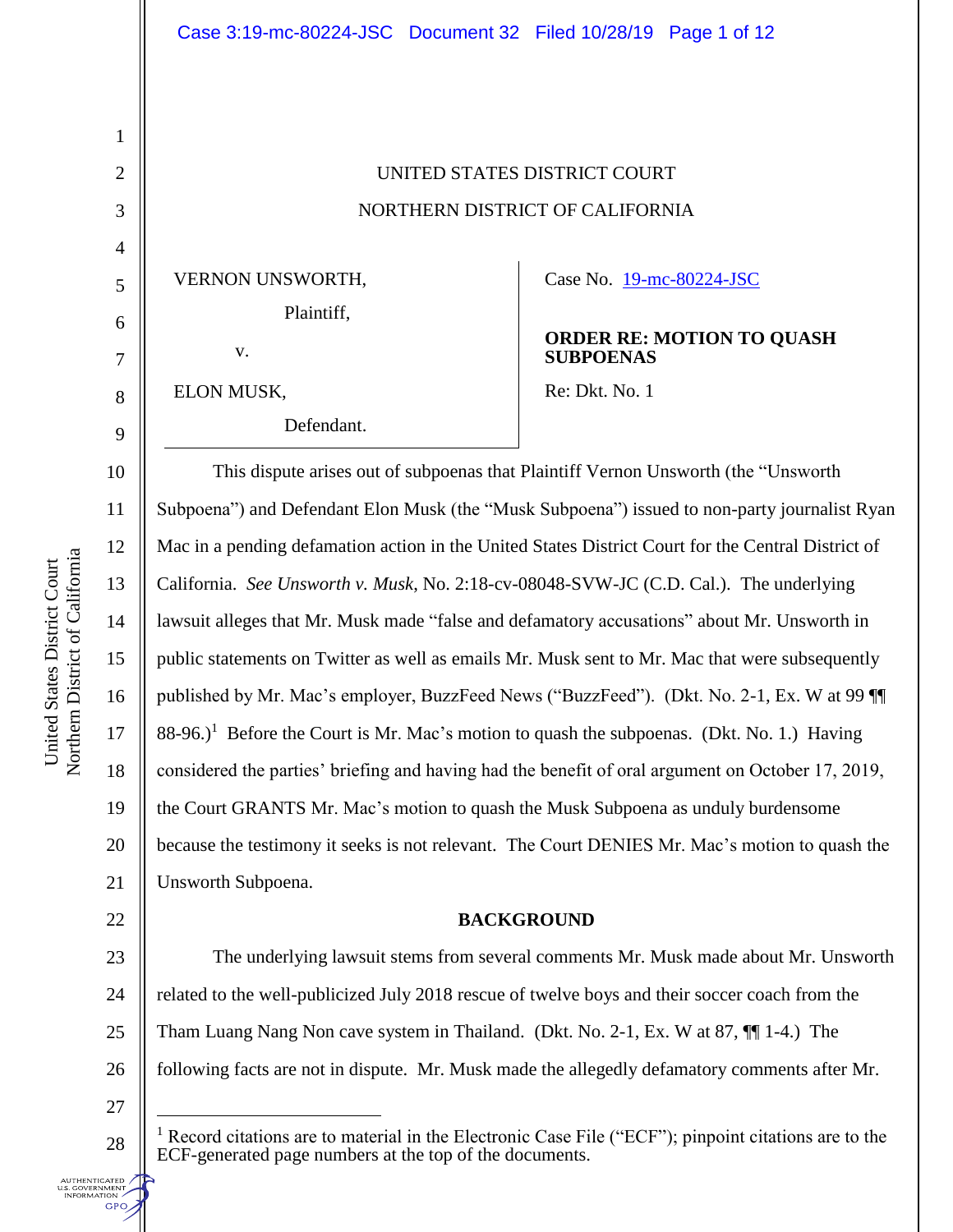#### Case 3:19-mc-80224-JSC Document 32 Filed 10/28/19 Page 2 of 12

25

26

27

1 2 3 4 5 6 7 8 9 10 11 12 13 14 Unsworth gave an interview to CNN on July 13, 2018, during which he characterized Mr. Musk's attempt to aid in the rescue efforts by providing a mini-submarine as a "'PR stunt'" and stated that Mr. Musk "'can stick his submarine where it hurts.'" (*See id.* at 95-96, ¶¶ 70-72.) In response to Mr. Unsworth's interview, Mr. Musk posted several public statements on Twitter ("tweets") on July 15, 2018, including one in which he referred to Mr. Unsworth as "pedo guy." (*Id.* at 97, ¶ 76; *see also* Dkt. No. 20-6 at 2.) Mr. Musk deleted the July 15 tweets three days later, and in a July 18 tweet apologized to Mr. Unsworth. (Dkt. No. 2-1, Ex. W at 98, ¶ 80; *see also* Dkt. No. 20-8 at 2.) On or about August 28 or 29, 2018, Mr. Musk responded on Twitter to a tweet regarding the "pedo" comment by stating, in part, "You don't think it's strange he hasn't sued me?" (Dkt. No. 2-1, Ex. W at 99, ¶ 83; *see also* Dkt. No. 20-15 at 2.) Mr. Unsworth's counsel responded to Mr. Musk's tweet shortly thereafter, tweeting that Mr. Musk "should check his mail before tweeting" and attaching a copy of an August 6, 2018 demand letter from Mr. Unsworth's counsel to Mr. Musk in which counsel notes that he is "in the process of preparing a civil complaint for libel against [Mr. Musk]." (Dkt. No. 2-1, Ex. W at 99, ¶ 87; *see also* 20-16 at 2.)

15 16 17 18 19 20 21 22 23 24 Mr. Mac is a journalist for BuzzFeed based in its San Francisco office. (Dkt. No. 3 at  $\P$  1.) On August 29, 2018, BuzzFeed published an article written by Mr. Mac entitled "The Cave Rescuer Elon Musk Called A 'Pedo' Has Lawyered Up And Is Preparing A Libel Claim" ("August Article"). (*Id.* at ¶ 3; *see also* Dkt. No. 3, Ex. B at 27.) Prior to publishing the August Article, Mr. Mac emailed Mr. Musk the morning of August 29, 2018, seeking to "talk about the letter." (Dkt. No. 20-17 at 5-6.) Mr. Musk responded to Mr. Mac's email within the hour, questioning whether he had "even bothered to research basic facts." (*Id.* at 5.) Mr. Mac emailed Mr. Musk the day after BuzzFeed published the August Article "to make sure [Mr. Mac] did [his] due diligence to research basic facts and follow up." (*Id.* at 4.) Mr. Musk responded shortly thereafter with an email stating, in part:

Off the record

I suggest that you call people you know in Thailand, find out what's actually going on and stop defending child rapists, you fucking asshole.'

28 (*Id.* at 3.) Mr. Musk then sent Mr. Mac another email on August 30, 2018 with the heading "On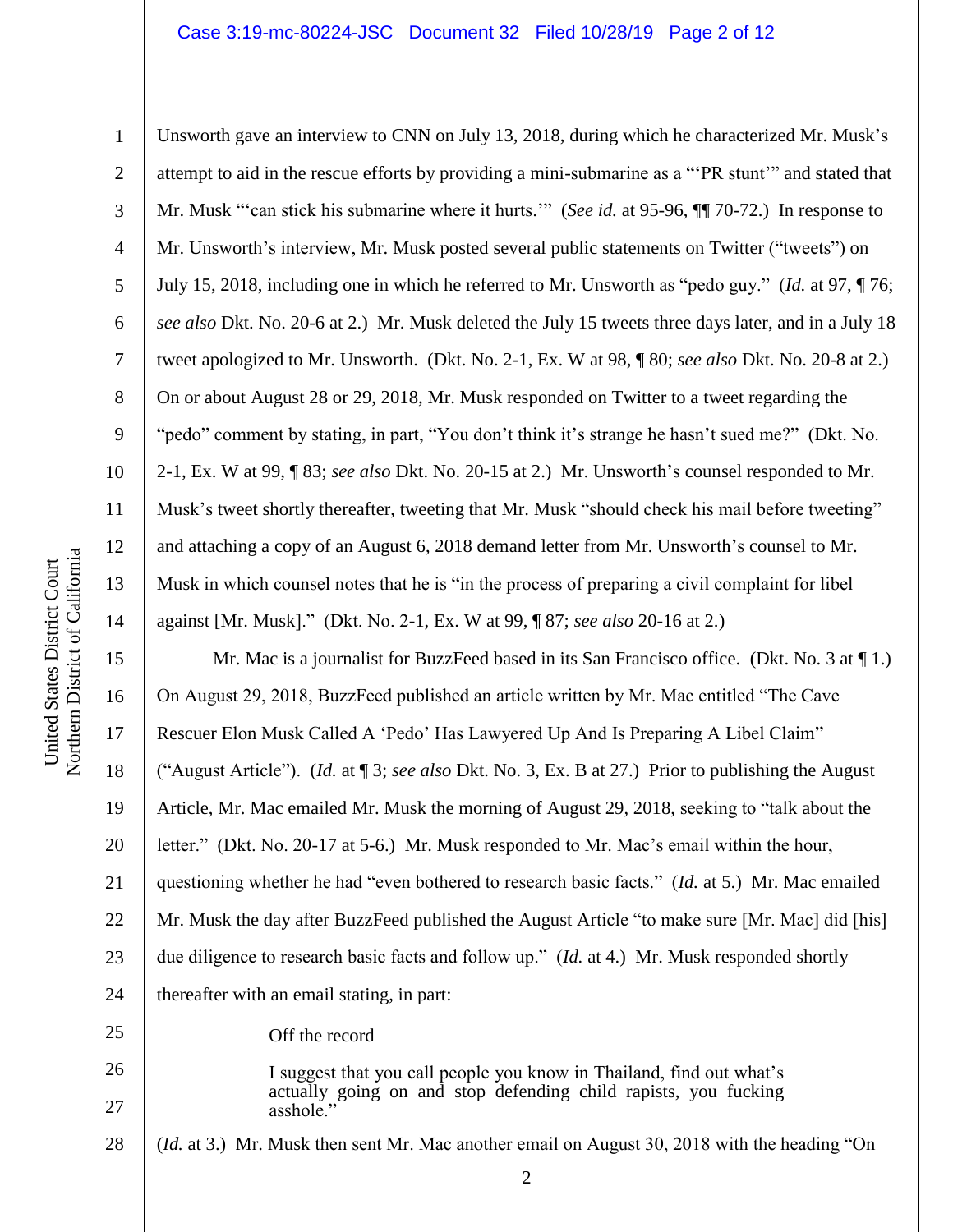## Case 3:19-mc-80224-JSC Document 32 Filed 10/28/19 Page 3 of 12

| 1        | background." (Dkt. No. 20-18 at 2.) The email primarily disputes Mr. Unsworth's                                                          |
|----------|------------------------------------------------------------------------------------------------------------------------------------------|
| 2        | characterization of Mr. Musk's role in the rescue efforts. (See id.)                                                                     |
| 3        | On September 4, 2018, Mr. Mac responded by email to Mr. Musk's August 30 "Off the                                                        |
| 4        | record" email. (Dkt. No. 20-17 at 3.) Mr. Mac's email states, in pertinent part, that he "didn't                                         |
| 5        | agree for the conversation to be off the record." (Id.) Mr. Mac's email also asked Mr. Musk if he                                        |
| 6        | had found anything to corroborate his "accusations" about Mr. Unsworth. (Id.) Roughly two                                                |
| 7        | hours later, Mr. Musk responded by email, stating:                                                                                       |
| 8        | Off the record                                                                                                                           |
| 9        | We haven't had a conversation at all. I sent you an off the record<br>email, which very clearly and unambiguously said "off the record." |
| 10       | If you want to publish off the record comments and destroy your<br>journalistic credibility, that's up to you.                           |
| 11       | As for answering more questions, I would be happy to do so, but not                                                                      |
| 12<br>13 | with someone who just told me that they will not honor accepted rules<br>of journalism.                                                  |
| 14       | ( <i>Id.</i> at 2-3.) Mr. Mac responded by email that day, stating that he would "rather chat on the                                     |
| 15       | record[,]" but that he was "happy to go off record with you moving forward so you can answer                                             |
| 16       | specific questions regarding the allegations you've made." (Id. at 2.) Mr. Musk responded by                                             |
| 17       | email within the hour, stating:                                                                                                          |
| 18       | Off the record                                                                                                                           |
| 19       | I suggest you ask Unsworth to describe his whole [ ] 30 year history                                                                     |
| 20       | of visiting Thailand. What was he doing in Pattaya Beach for the<br>better part of a decade when there are no caves of note in the area? |
| 21       | (Id.) That evening, BuzzFeed published an article written by Mr. Mac and two other BuzzFeed                                              |
| 22       | journalists entitled "In a New Email, Elon Musk Accused a Cave Rescuer of Being a 'Child                                                 |
| 23       | Rapist' and Said He 'Hopes' There's a Lawsuit" ("September Article"). (Dkt. No. 3 at 14; see                                             |
| 24       | also Dkt. No. 3, Ex. C at 34.) The September Article includes, in its entirety, Mr. Musk's August                                        |
| 25       | 30, 2018 "Off the record" email in which he refers to Mr. Unsworth as a "child rapist []." (See                                          |
| 26       | Dkt. No. 3, Ex. C at 37, 46-47.) The Article also includes Mr. Musk's August 30, 2018 "On                                                |
| 27       | background" email in its entirety. (See id. at 47-48.) As for Mr. Musk's use of "Off the record,"                                        |
| 28       | the September Article states:                                                                                                            |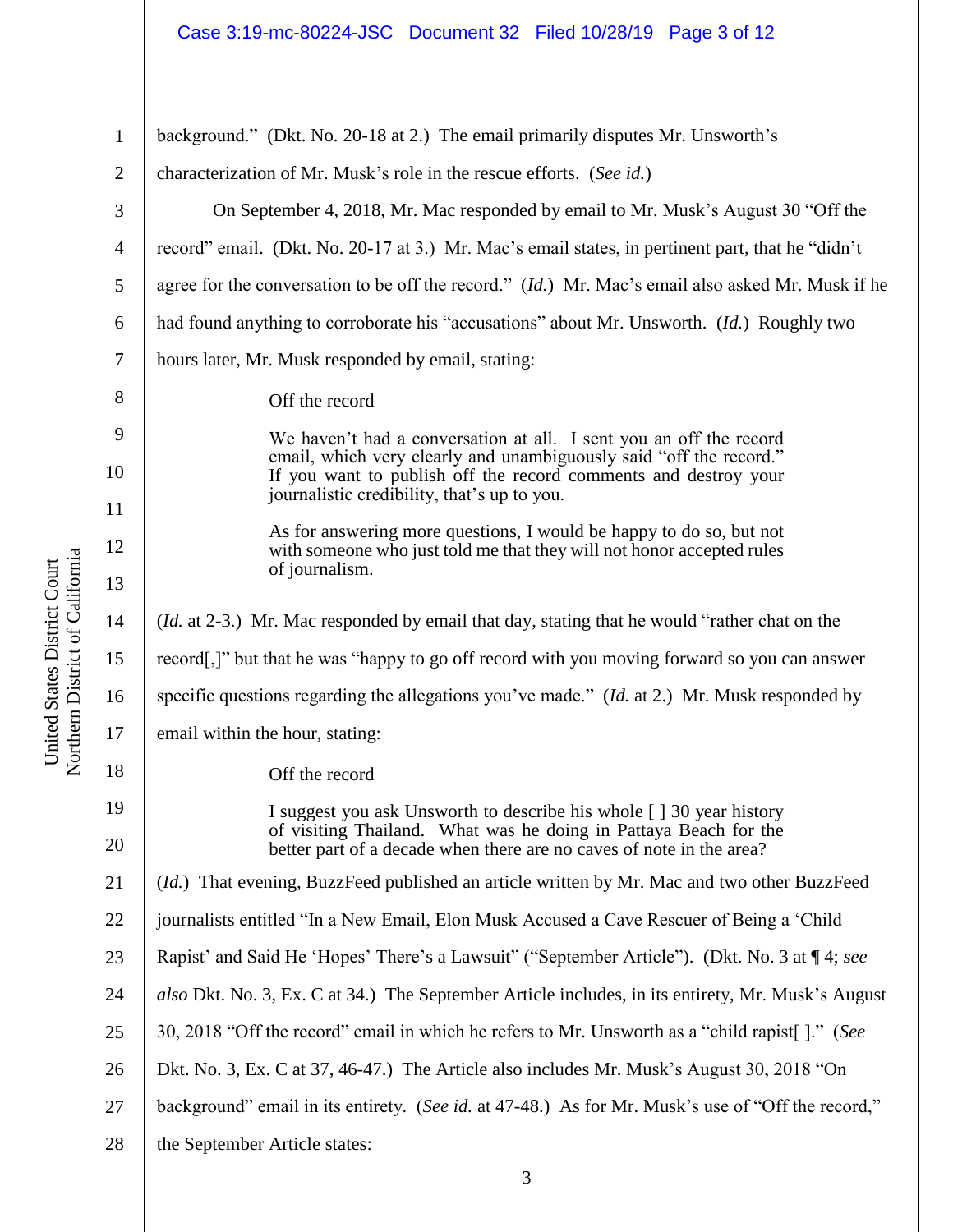|                                | Case 3:19-mc-80224-JSC Document 32 Filed 10/28/19 Page 4 of 12                                                                                                                                                                                    |
|--------------------------------|---------------------------------------------------------------------------------------------------------------------------------------------------------------------------------------------------------------------------------------------------|
| $\mathbf{1}$<br>$\overline{2}$ | Though Musk prefaced one email with "off the record," BuzzFeed<br>News did not agree to that condition of the correspondence. (Per<br>common journalistic practice, a conversation is off the record only if<br>both parties agree to the terms.) |
| 3                              | (Id. at 35-36.) Mr. Mac emailed Mr. Musk again on September 4, 2018, after BuzzFeed published                                                                                                                                                     |
| 4                              | the Article. (See Dkt. No. 20-17 at 2; see also Dkt. No. 3, Ex. C at 34.) The email states, in                                                                                                                                                    |
| 5                              | pertinent part:                                                                                                                                                                                                                                   |
| 6<br>7                         | I'm sure you've seen the story at this point. Still happy to talk to you<br>on whatever terms you want as long as we set them beforehand. Let<br>me know if you want to do phone call.                                                            |
| 8                              | (Dkt. No. 20-17 at 2.) Mr. Musk responded by email shortly thereafter, stating: "Get lost, you                                                                                                                                                    |
| 9                              | creep." $(Id.)$                                                                                                                                                                                                                                   |
| 10                             | <b>Procedural History</b><br>II.                                                                                                                                                                                                                  |
| 11                             | Mr. Unsworth filed the underlying lawsuit on September 17, 2018. (Dkt. No. 2-1, Ex. W.)                                                                                                                                                           |
| 12                             | Mr. Musk issued a document subpoena to BuzzFeed in June 2019, seeking production of, among                                                                                                                                                        |
| 13                             | other things, copies of BuzzFeed's August and September Articles, and "internal policies,                                                                                                                                                         |
| 14                             | memoranda, or any other documents concerning 'off the record' or 'on background' conversations                                                                                                                                                    |
| 15                             | or communications with third parties." (Dkt. No. 2, Ex. O at 145.) BuzzFeed objected to the                                                                                                                                                       |
| 16                             | subpoena, (Dkt. No. 2-1, Ex. P at 2), but agreed to produce certain documents, including the                                                                                                                                                      |
| 17                             | August and September Articles, (id. at 5). BuzzFeed also provided a link to the online copy of its                                                                                                                                                |
| 18                             | News Standards and Ethics Guide. (Id. at 6-7.) In July 2019, Mr. Unsworth issued a document                                                                                                                                                       |
| 19                             | subpoena to BuzzFeed, seeking production of, among other things, the August and September                                                                                                                                                         |
| 20                             | Articles and BuzzFeed's website traffic related to same. (See Dkt. No. 2, Ex. L at 110-11.)                                                                                                                                                       |
| 21                             | BuzzFeed objected to the subpoena, (Dkt. No. 2, Ex. M at 113), but agreed to produce                                                                                                                                                              |
| 22                             | nonprivileged documents responsive to some requests for production, (see id. at 116-120).                                                                                                                                                         |
| 23                             | Mr. Musk issued a second document subpoena to BuzzFeed in August 2019, (Dkt. No. 2-1,                                                                                                                                                             |
| 24                             | Ex. Q at 15), seeking production of, among other things, copies of the News Standards and Ethics                                                                                                                                                  |
| 25                             | Guides in effect during publication of both the August and September 2018 Articles and                                                                                                                                                            |
| 26                             | documents related to any revisions of the News Standards and Ethics Guides, and                                                                                                                                                                   |
| 27                             | "communications concerning the decision to publish the contents of the August 30, 2018 emails"                                                                                                                                                    |
| 28                             | from Mr. Musk to Mr. Mac, (id. at 23-24). BuzzFeed objected to the subpoena, (Dkt. No. 2-1, Ex.                                                                                                                                                   |

United States District Court<br>Northern District of California Northern District of California United States District Court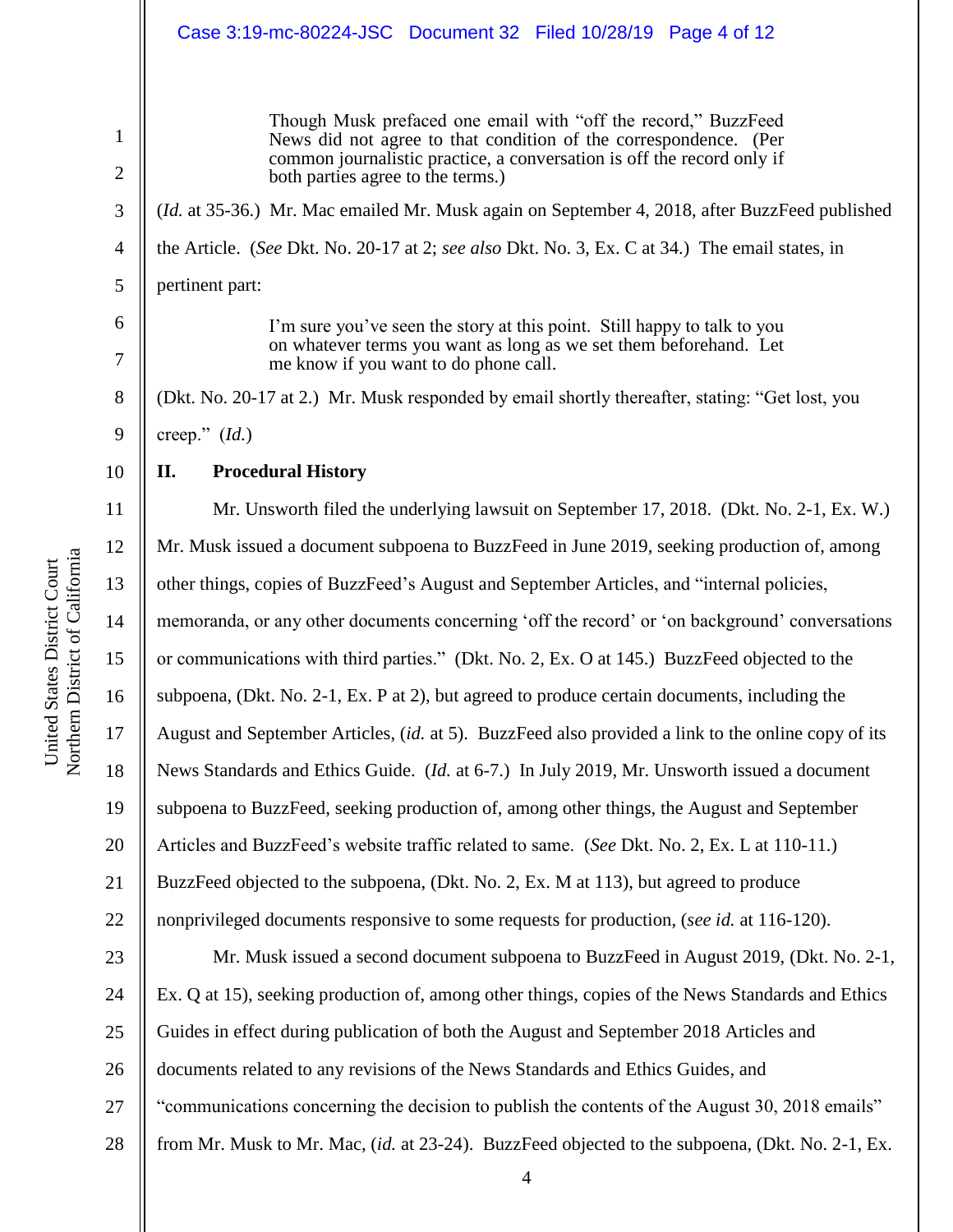R at 27), and produced only copies of the version of the News Standards and Ethics Guide that were in effect at the relevant time and the documents it had also provided to Mr. Unsworth, (*id.* at 30-37).

On August 26, 2019, Mr. Musk issued a deposition subpoena to Mr. Mac noticing the deposition for September 11, 2019. (Dkt. No. 2-1, Ex. S at 64.) Mr. Unsworth then issued a deposition subpoena to Mr. Mac on September 6, 2019, also noticing the deposition for September 11, 2019. (*See* Dkt. No. 2-1, Ex. T at 69.) Counsel for BuzzFeed and Mr. Mac corresponded with Mr. Musk's counsel via email regarding the Musk Subpoena, and on September 4, 2019 Mr. Mac indicated that he would not appear and instead intended to file a motion to quash. (Dkt. No. 2-1, Ex. U at 75.) On September 9, 2019, Mr. Musk proposed "go[ing] forward with a Rule 30(b)(6) deposition instead" to avoid Mr. Mac's motion to quash and proposed 11 topics that such a deposition would cover. (*Id.* at 73.) Counsel for BuzzFeed and Mr. Mac refused the offer, stating that the proposed "request calls for privileged matters related to BuzzFeed's newsgathering materials and is, indeed, far broader than the request to Mr. Mac." (*Id.*)

Mr. Mac filed the instant motion to quash on September 13, 2019. (Dkt. No. 1.) Mr. Unsworth and Mr. Musk have filed responses, (Dkt. Nos.  $17 \& 19$ ), and Mr. Mac has filed a reply, (Dkt. No. 28). The Court heard oral argument on October 17, 2019.

### **REQUESTS FOR JUDICIAL NOTICE**

19 20 21 22 23 24 25 26 27 28 Mr. Mac requests that the Court take judicial notice of several exhibits submitted in conjunction with the declaration of his counsel, Katherine M. Bolger, pursuant to Federal Rule of Evidence 201. (*See* Dkt. Nos. 2 & 4.) Rule 201(b) provides that a judicially noticed adjudicative fact must be one "that is not subject to reasonable dispute because it: (1) is generally known within the trial court's territorial jurisdiction; or (2) can be accurately and readily determined from sources whose accuracy cannot reasonably be questioned." Fed. R. Civ. P. 201(b). Here, Mr. Mac seeks judicial notice of the following news articles and public website posts: (1) Twitter exchange posted on Elon Musk's Twitter account between July 3 and July 4, 2018; (2) "July 4, 2018 Business Insider article written by Tara Francis Chan entitled 'Elon Musk offers to help rescue the Thai soccer team stuck in a cave'"; (3) July 6, 2018 BBC.com article written by Dearbail Jordan

1

2

3

4

5

6

7

8

9

10

11

12

13

14

15

16

17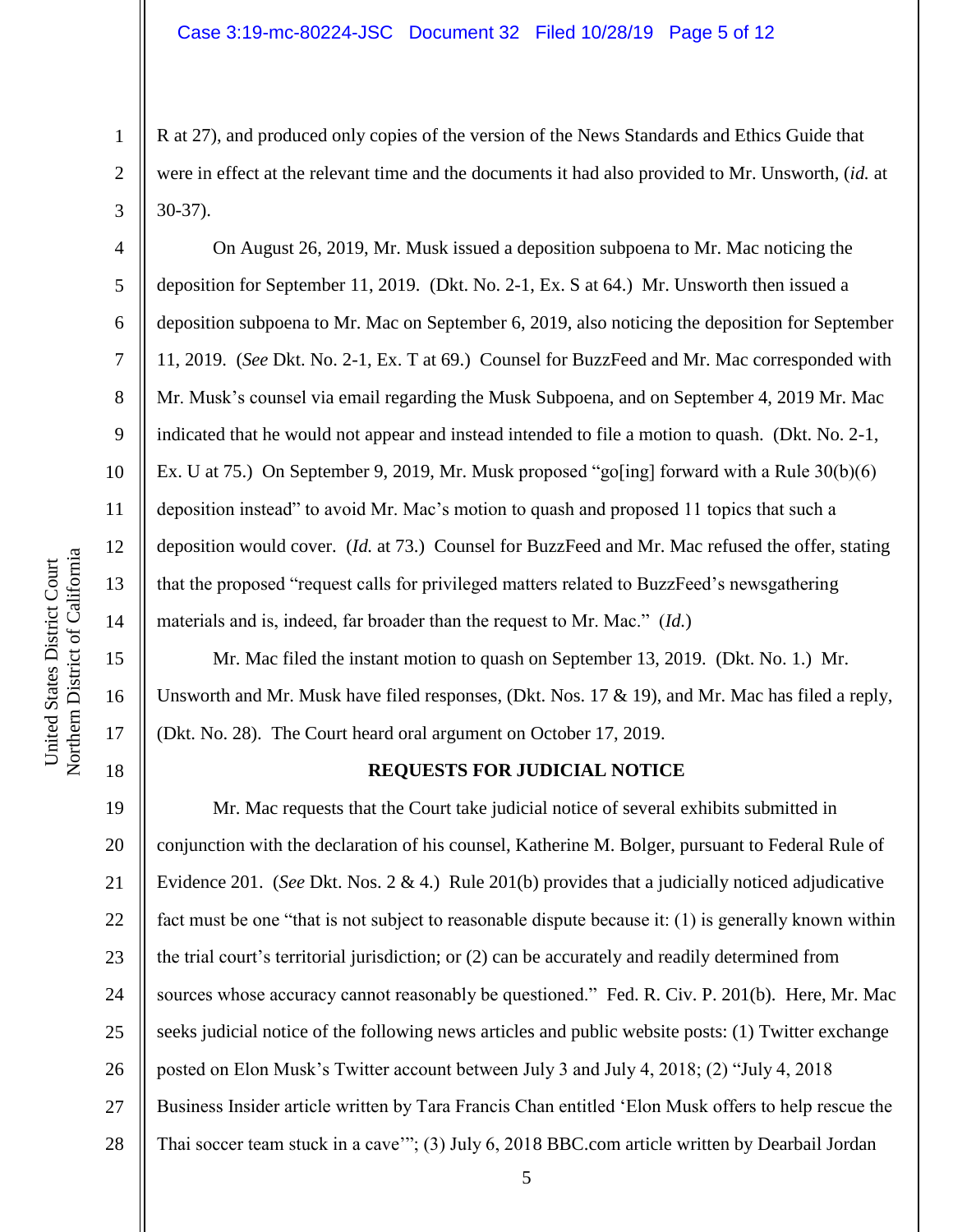#### Case 3:19-mc-80224-JSC Document 32 Filed 10/28/19 Page 6 of 12

Northern District of California Northern District of California United States District Court United States District Court

1

2

3

5

7

8

9

11

12

13

4 6 10 entitled 'Elon Musk offers to help Thai cave rescue'"; (4) July 6, 2018 BuzzFeed article written by Nicole Nguyen entitled 'Elon Musk Is Sending Engineers To Help With The Thai Soccer Team Stuck In A Cave'"; (5) July 6, 2018 CNN article written by James Masters entitled 'Elon Musk sends engineers to help Thai cave rescue mission"; (6) "July 8, 2018 CNN article written by Jackie Wattles entitled 'Elon Musk shares video of "kid-size" submarine for Thai cave rescue'"; (7) "July 8, 2018 Business Insider article written by Matthew Michaels entitled 'Elon Musk posted videos of the "kid-size submarine" he's sending to help save the boys trapped in a cave in Thailand'"; (8) "September 6, 2018[ ] *Atlantic* article written by Marina Koren entitled 'Elon Musk and the Meaning of "Off the Record"'"; and (9) "August 24, 2019 tweet from [Mr. Unsworth's] counsel's public Twitter page stating that he had taken Musk's deposition and that '[t]he emperor has no clothes.'" (Dkt. No. 4 at 3-4 (seeking judicial notice of Dkt. No. 2 – 2-1, Exs. A-G, J, V).) Neither Mr. Unsworth nor Mr. Musk object to Mr. Mac's request for judicial notice or otherwise contest the authenticity of the above-cited exhibits.

14 15 16 17 18 19 20 21 22 23 24 25 26 Mr. Mac asserts that the documents above evidence facts (i.e., "the existence of news reporting" on both Mr. Musk's tweets and "BuzzFeed's decision to publish [Mr. Musk's] emails," and "the existence of a public tweet") that are not subject to reasonable dispute because the parties cannot reasonably question the existence of the articles and tweets. (*See* Dkt. No. 4 at 3-4.) The Court agrees that judicial notice is proper because the existence of the publicly-available articles and tweets cannot reasonably be questioned. *See Von Saher v. Norton Simon Museum of Art at Pasadena*, 592 F.3d 954, 960 (9th Cir. 2010) ("Courts may take judicial notice of publications introduced to indicate what was in the public realm at the time, not whether the contents of those articles were in fact true") (internal quotation marks and citation omitted). Thus, the Court takes judicial notice of the proffered exhibits. For the same reason, the Court also takes judicial notice of the publicly-available tweets and news articles submitted in conjunction with the declaration of Robert M. Schwartz in support of Mr. Musk's opposition to the instant motion. (*See* Dkt. Nos. 20- 6 – 20-8; 20-15 – 20-16; 20-19; *see also* Dkt. No. 21 (Mr. Musk's request for judicial notice).)

27 28

## **LEGAL STANDARD**

Federal Rule of Civil Procedure 26(b) allows a party to obtain discovery concerning any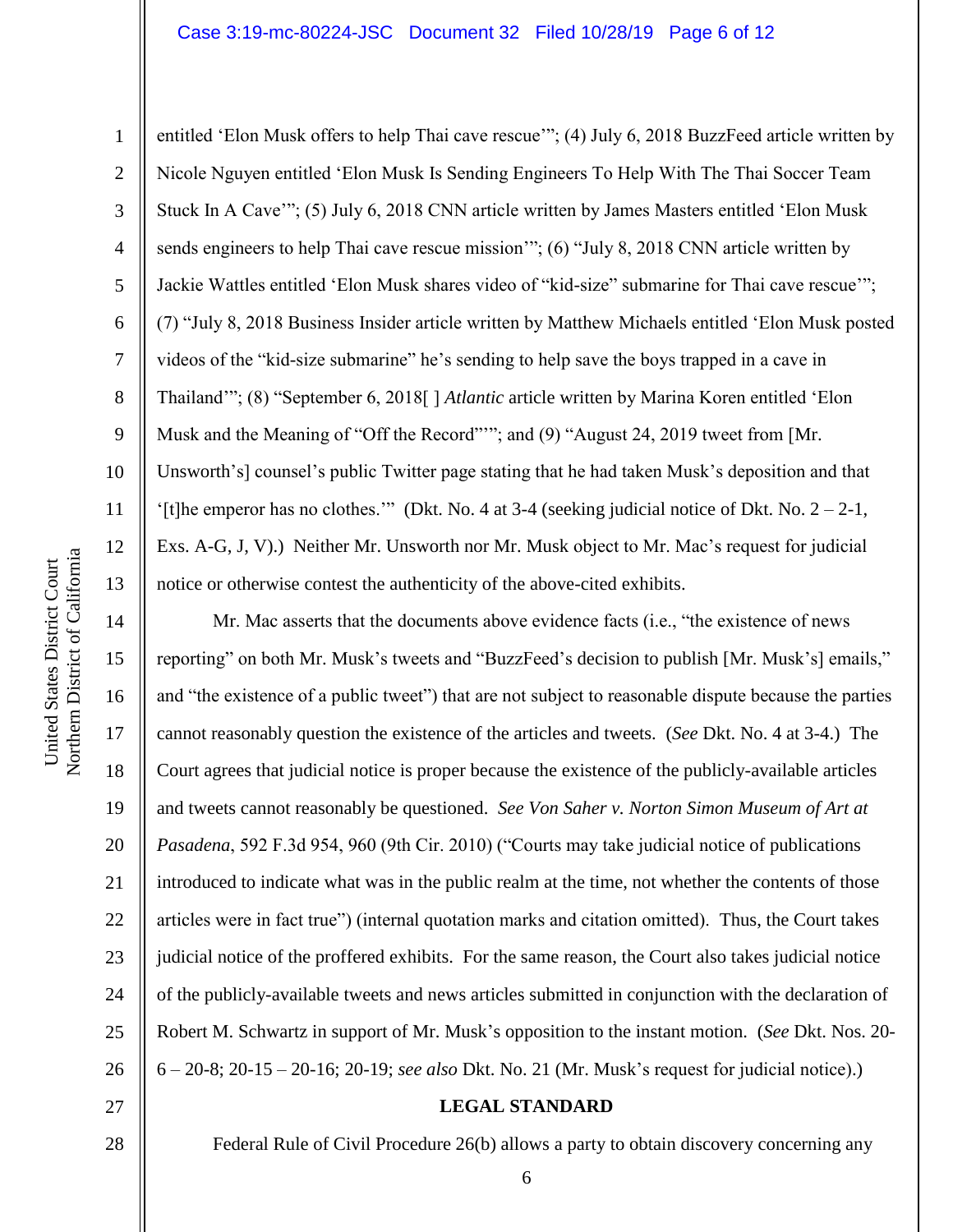#### Case 3:19-mc-80224-JSC Document 32 Filed 10/28/19 Page 7 of 12

Northern District of California Northern District of California United States District Court United States District Court

1 2 3 4 5 6 7 8 9 10 11 12 13 14 15 16 17 18 19 20 21 22 23 24 25 26 27 28 nonprivileged matter that is relevant to any party's claim or defense. Fed. R. Civ. P. 26(b)(1). Parties may seek discovery within the scope of Rule 26(b) by deposing a witness pursuant to Rule 30 or serving requests for production of documents pursuant to Rule 34. Rule 45 governs discovery of nonparties by subpoena. The scope of discovery under Rule 45 is the same as under Rule 26(b). Fed. R. Civ. P. 45 advisory committee's note (1970); Fed. R. Civ. P. 34(a). A nonparty subject to a subpoena may file a motion to quash or modify the subpoena. Fed. R. Civ. P.  $45(d)(3)(A)$ . A court must quash or modify a subpoena that: (i) fails to allow a reasonable time to comply; (ii) requires a person to comply beyond the geographical limits specified in Rule 45(c); (iii) requires disclosure of privileged or other protected matter, if no exception or waiver applies; or (iv) subjects a person to undue burden. *Id.* Generally, the party moving to quash under Rule  $45(d)(3)$  bears the burden of persuasion, but "[t]he party issuing the subpoena must demonstrate that the information sought is relevant and material to the allegations and claims at issue in the proceedings." *Optimize Tech. Solutions, LLC v. Staples, Inc.*, No. 14-MC-80095, 2014 WL 1477651, at \*2 (N.D. Cal. Apr. 14, 2014) (internal quotation marks and citation omitted); *see also Am. Broad. Companies, Inc. v. Aereo, Inc.*, No. CV-12-80300-RMW, 2013 WL 1508894, at \*4 (N.D. Cal. Apr. 10, 2013) ("The burden of showing that a subpoena is unreasonable and oppressive is upon the party to whom it is directed.") **DISCUSSION** Mr. Mac moves to quash both deposition subpoenas, asserting that they violate Federal Rule of Civil Procedure 45(d)(3)(A) by: (1) requiring 'disclosure of privileged or other protected matter'" under California's reporters' shield law, Cal. Const. art. I, § 2(b) and Cal. Evid. Code § 1070 (together, the "California Shield Law"); and (2) imposing an undue burden on Mr. Mac because the testimony sought "is irrelevant to the legal issues in this case." (Dkt. No. 1 at 8.) The Court addresses each subpoena in turn. **I. Unsworth Subpoena** Mr. Mac asserts that the Unsworth Subpoena must be quashed because it is "unduly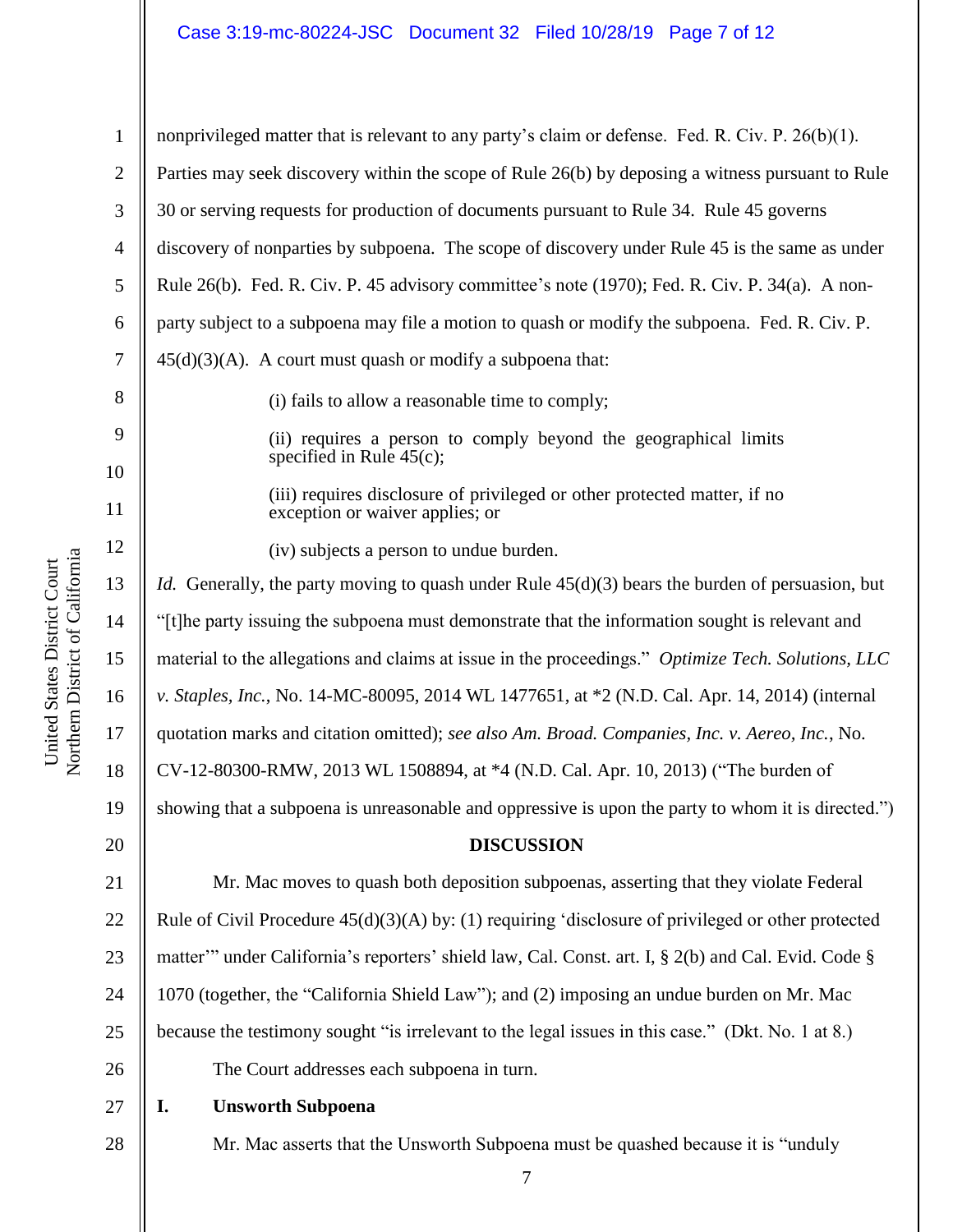#### Case 3:19-mc-80224-JSC Document 32 Filed 10/28/19 Page 8 of 12

1

2

3

4

5

6

7

8

9

10

11

12

13

14

15

16

17

18

burdensome and would require disclosure of irrelevant, privileged information." (Dkt. No. 28 at 17.) At oral argument Mr. Unsworth clarified that his questioning of Mr. Mac will be limited to (1) establishing that there were no communications between Mr. Mac and Mr. Musk other than the emails at issue and, (2) "the fact of publication" (i.e., that BuzzFeed published the emails at issue).

As a percipient witness to some of the communications at issue in the underlying action, Mr. Mac's testimony is relevant to Mr. Unsworth's claim. While these facts appear to be undisputed by Mr. Musk, Mr. Mac is beyond the subpoena power of the Central District of California and thus Mr. Unsworth cannot compel him to testify at trial; Mr. Unsworth is entitled to preserve Mr. Mac's testimony in the event Mr. Musk takes a different position at trial. Further, Mr. Unsworth's limited deposition topics do not fall under the scope of any privilege or the California Shield Law, which provides that "newspersons 'shall not be adjudged in contempt . . . for refusing to disclose any unpublished information obtained or prepared in gathering, receiving or processing of information for communication to the public.'"<sup>2</sup> *N.Y. Times Co. v. Super. Ct.*, 51 Cal. 3d 453, 458 (1990) (quoting Cal. Const. art. I, § 2(b) and noting that "[t]he provision's statutory counterpart, Evidence Code section 1070, contains a virtually identical provision"). The very limited testimony Mr. Unsworth seeks will not disclose unpublished information related to Mr. Mac's newsgathering.

#### **II. Musk Subpoena**

19 20 21 22 23 24 As clarified in Mr. Musk's opposition to the instant motion, the Musk Subpoena "seeks information concerning the generally applicable guidelines and policies of Mr. Mac and BuzzFeed News with regard to honoring requests to treat information provided on an 'off the record' basis, standards for sourcing articles, and policies for assessing potentially defamatory content." (Dkt. No. 19 at 5.) Mr. Mac's reply in support of the instant motion asserts that the Court "need not even reach the privilege issue and could quash pursuant to Rule 45 alone because 'any burden

25

 $\overline{a}$ 

<sup>26</sup> 27  $2$  Federal Rule of Evidence 501 provides that "in a civil case, state law governs privilege regarding a claim or defense for which state law supplies the rule of decision."Thus, because the underlying action is a state law tort claim for defamation, consideration of the California Shield Law's

<sup>28</sup> applicability to the instant motion to quash is proper. *See Star Editorial, Inc. v. United States Dist.*   $\overline{Ct}$ , 7 F.3d 856, 859 (1993) (applying California law to "determin [e] the existence or extent of the privilege" in defamation action) (citing Fed. R. Evid. 501).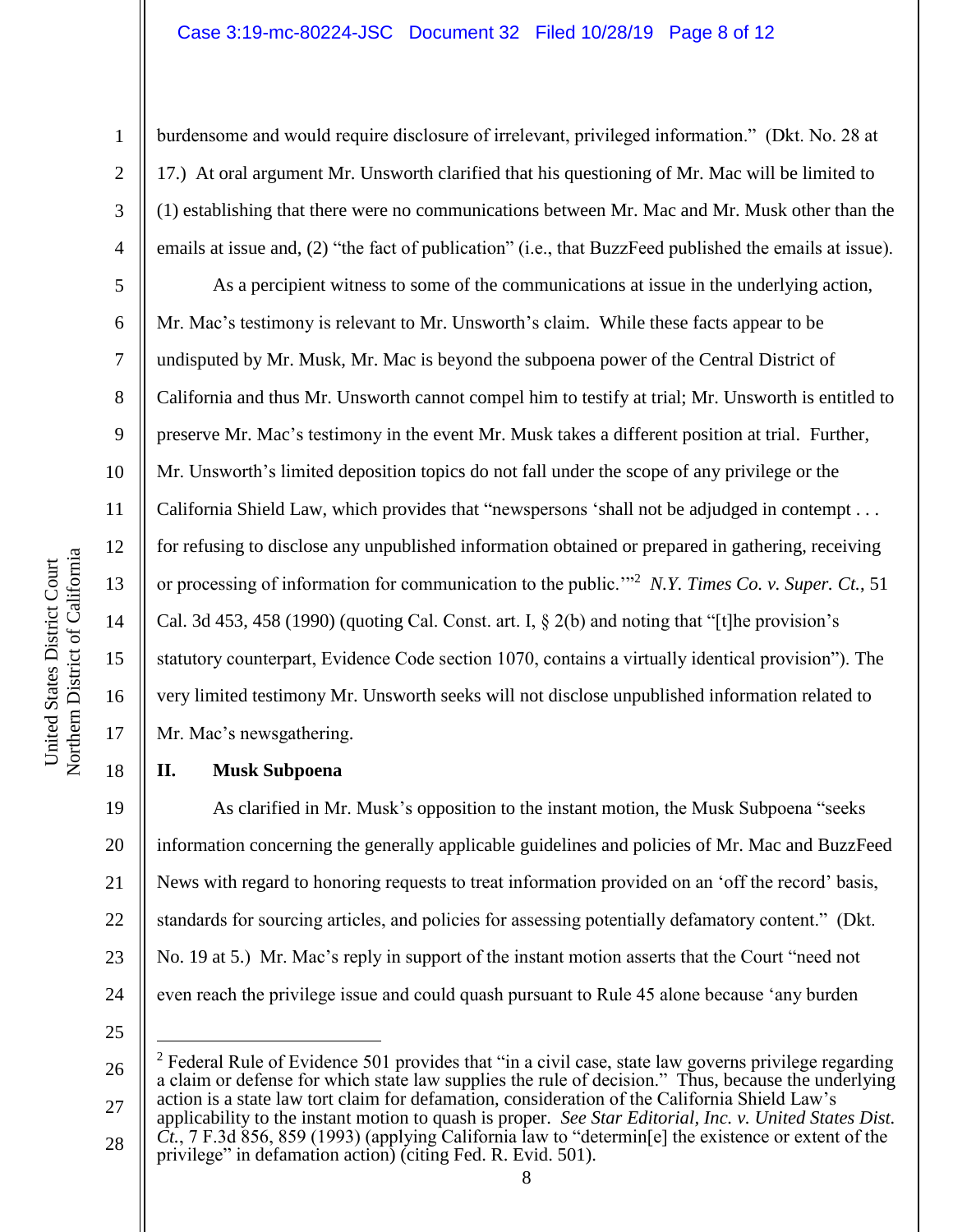whatsoever [is] by definition undue' when the information sought is 'not relevant.'" (Dkt. No. 28 at 6 (citing *Gonzales v. Google, Inc.*, 234 F.R.D. 674, 680 (N.D. Cal. 2006)).) The Court agrees that the information sought is not relevant to Mr. Musk's defense in the underlying action.

#### **A. Undue Burden**

"[A] court determining the propriety of subpoena balances the relevance of the discovery sought, the requesting party's need, and the potential hardship to the party subject to the subpoena."*Gonzales*, 234 F.R.D. at 680. Where the information sought is not relevant to a claim or defense "then any burden whatsoever imposed would be by definition 'undue.'" *Compaq Comput. Corp. v. Packard Bell Elecs., Inc.*, 163 F.R.D. 329, 335 (N.D. Cal. 1995).

Mr. Musk contends that the topics on which he seeks to depose Mr. Mac are relevant to whether it was reasonably foreseeable to Mr. Musk that Mr. Mac would publish his emails not withstanding his "off-the-record" notations. The Court disagrees.

Reasonable foreseeability is predicated on the state of mind of the originator of the defamatory matter (Mr. Musk) and not the secondary publisher (Mr. Mac or BuzzFeed). *See Schneider v. United Airlines*, 208 Cal. App. 3d 71, 77 (1989) ("[A] party has a cause of action for libel each time the defamatory matter is published, even if the originator of the defamatory matter did not republish the defamatory matter, as long as republication should have been reasonably foreseeable *by the originator*.") (emphasis added); *see also Mitchell*, 37 Cal. 3d at 281 (explaining that "[t]he rationale for making the originator of a defamatory statement liable for its foreseeable republication is the strong causal link between the actions of the originator and the damage caused by the republication") (internal quotation marks and citation omitted). Indeed, the record in the underlying action shows that Mr. Musk's recognizes that *his* state of mind is dispositive to the issue of reasonable foreseeability.

24 25 26 27 28 Mr. Musk's pending motion for summary judgment asserts that "[i]t was not reasonably foreseeable that BuzzFeed would unilaterally publish communications that were labeled off-therecord instead of independently verifying the information before publishing it[ ]" because "BuzzFeed's own published policies require such verification" and BuzzFeed's own newsroom policies in place at the time required no 'agreement' to go off the record." (Dkt. No. 28-2 at 28

1

2

3

4

5

6

7

8

9

10

11

12

13

14

15

16

17

18

19

20

21

22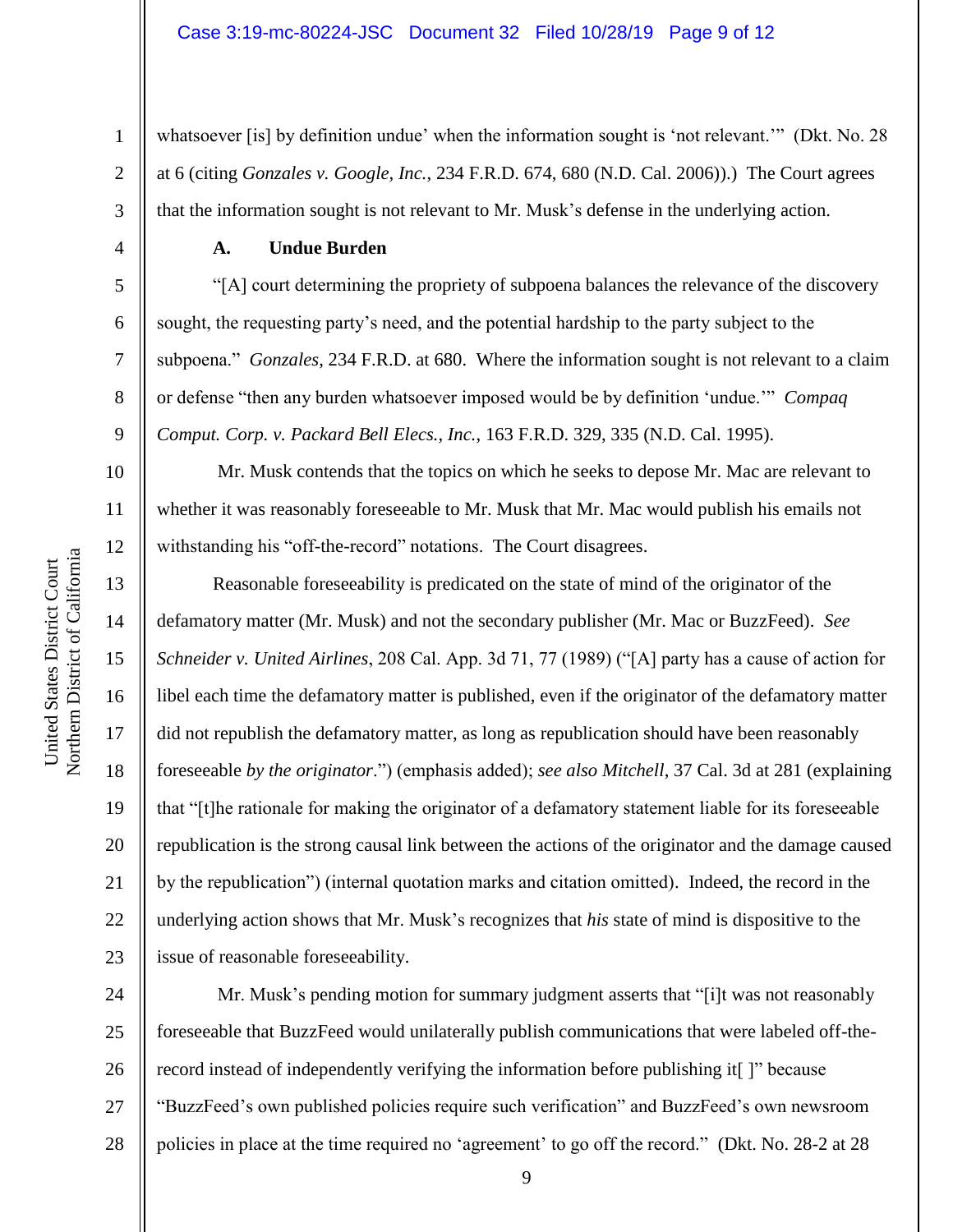n.9 (citing BuzzFeed's News Standards and Ethics Guide in effect from January 5, 2018 to November 1, 2018 (*see* Dkt. No. 2, Ex. H at 52) and the revised News Standards and Ethics Guide in effect since November 2, 2018 (*see* Dkt. No. 2, Ex. I at 63) ("Interviews are always on the record until a reporter agrees to go off the record or on background.")).) Mr. Musk's motion for summary judgment notes that BuzzFeed added the "agreement" provision two months after Mr. Musk "sent the off-the-record emails." (*Id.*) Further, Mr. Musk's declaration in support of his motion for summary judgment attests that he has "had numerous off-the-record interactions with reporters[,] and those "reporters treated information as off-the-record and did not publish it whenever [Mr. Musk] identified it as such, regardless of whether or not [Mr. Musk and the reporters] reached an explicit agreement before [Mr. Musk] shared the information." (Dkt. No. 28-3 at 11, ¶ 56.) Mr. Musk attests that he thus "understood that by designating [his] emails to Mr. Mac as off-the-record and on background their contents would not be shared." (*Id.*)

13 14 15 16 17 18 19 20 21 22 23 Questioning Mr. Mac as to "generally applicable guidelines and policies of Mr. Mac and BuzzFeed News with regard to honoring requests to treat information provided on an 'off the record' basis, standards for sourcing articles, and policies for assessing potentially defamatory content," (*see* Dkt. No. 19 at 5), would serve no purpose in further supporting Mr. Musk's "reasonable foreseeability" defense because it is Mr. Musk's state of mind that is at issue—not Mr. Mac's understanding of BuzzFeed's general policies. The result might be different if there was a dispute between Mr. Mac and Mr. Musk, or even Buzzfeed and Mr. Musk, as to what had been communicated to Mr. Musk regarding off-the-record communications. But Mr. Musk agrees that the *only* communications he had with Mr. Mac are the emails at issue; thus, Mr. Mac's personal and uncommunicated understanding at the time he published the emails is not relevant to Mr. Musk's defense to Mr. Unsworth's claim.

24 25 26 27 28 Mr. Musk also asserts that "the relevant [deposition] topics are not limited to reasonable foreseeability, but also include safeguards that BuzzFeed News employs to ensure that they do not publish defamatory articles." (*Id.* at 23.) However, Mr. Musk fails to explain how Mr. Mac's testimony regarding any such "safeguards" is relevant to his defense. It is not. All that could be relevant is Mr. Musk's understanding of any such safeguards and he does not require Mr. Mac's

1

2

3

4

5

6

7

8

9

10

11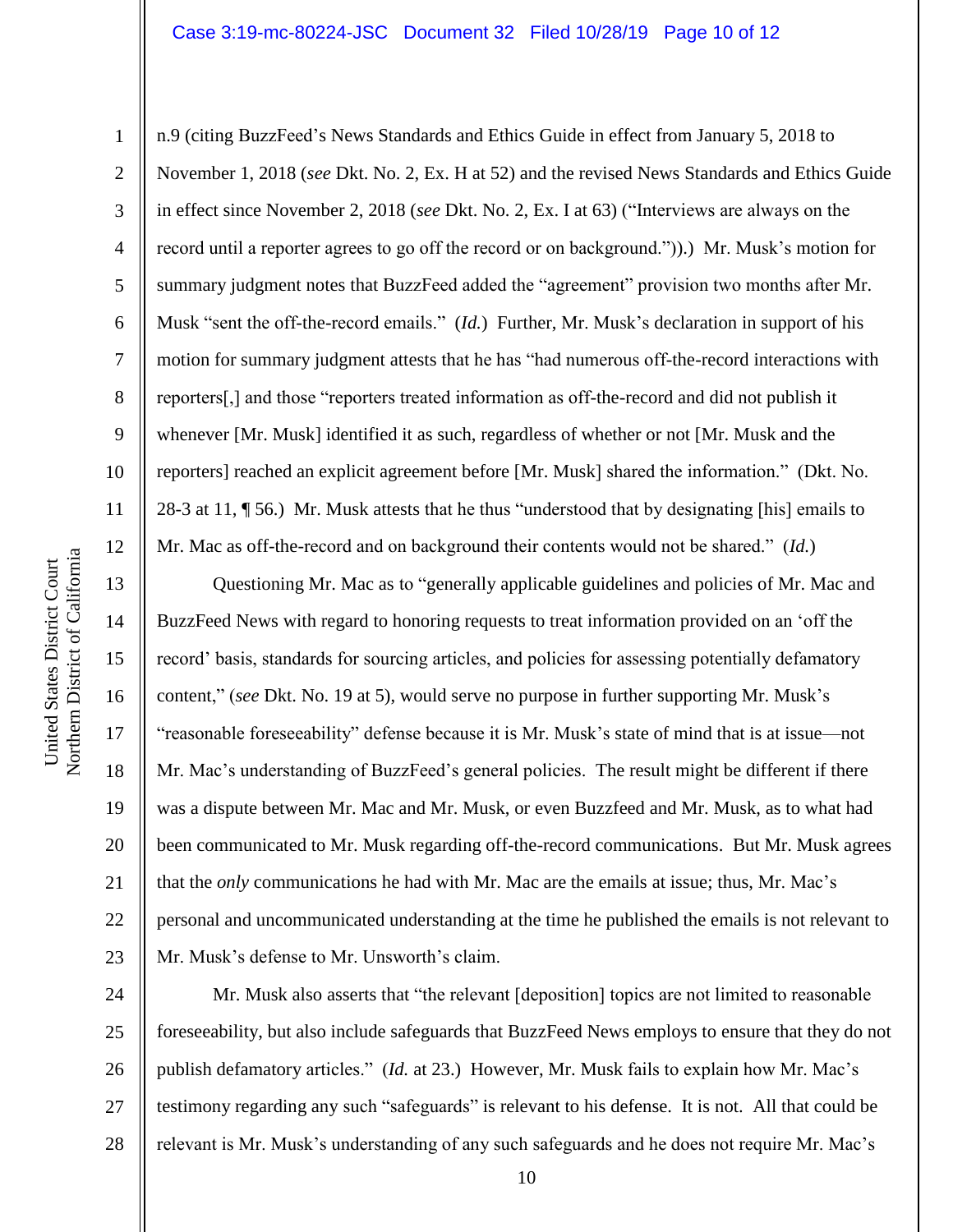#### Case 3:19-mc-80224-JSC Document 32 Filed 10/28/19 Page 11 of 12

1

2

3

4

5

6

7

8

9

10

11

12

13

14

15

16

17

24

testimony for that evidence. Mr. Musk further argues that he "is entitled to ask about the change in the BuzzFeed News Standards and about Mr. Mac's compliance as a general matter with those guidelines," as well as "BuzzFeed's and Mr. Mac's journalistic practices," because such testimony will provide facts on which to base expert testimony regarding "treatment of off-the-record requests." Again, the question is Mr. Musk's reasonable belief based on the information known to him. An expert may be able to opine that Mr. Musk's belief was in accord with general practice in the industry, or with how Mr. Musk's off-the-record conversations had been treated in the past, but Mr. Musk has not identified how getting into Mr. Mac's unpublished thoughts or actions could be a relevant basis for expert testimony.

It bears emphasizing that Mr. Unsworth is not seeking similar information from Mr. Mac or Buzzfeed, nor are Mr. Mac or BuzzFeed voluntarily providing such information to Mr. Unsworth. In other words, Mr. Unsworth is not attempting to prove that it was reasonably foreseeable to Mr. Musk that the emails would be published because of Mr. Mac's and BuzzFeed's nonpublic practices and guidelines as to off-the-record statements. While the Court believes such discovery would still ultimately be irrelevant and inadmissible, it would be unfair to prevent Mr. Musk from discovering that evidence if Mr. Unsworth was attempting to use it. But as his very limited discovery request of Mr. Mac shows, he is not.

18 19 20 21 22 23 Mr. Mac has demonstrated that the Musk Subpoena is unduly burdensome because the testimony it seeks is not relevant. Mr. Musk, as "[t]he party issuing the subpoena," fails to rebut Mr. Mac's showing by "demonstrat[ing] that the information sought is relevant and material to the allegations and claims at issue in the proceedings." *See Optimize Tech.*, 2014 WL 1477651, at \*2 (internal quotation marks and citation omitted). Accordingly, the Court grants Mr. Mac's motion to quash the Musk Subpoena.

#### **CONCLUSION**

25 26 27 28 For the reasons stated above, the Court GRANTS Mr. Mac's motion to quash the Musk Subpoena and DENIES the motion to quash the Unsworth Subpoena. The deposition of Mr. Mac is limited to the topics specified by Mr. Unsworth at oral argument, on direct examination and on Mr. Musk's cross-examination. In particular, the Court finds good cause to issue a protective